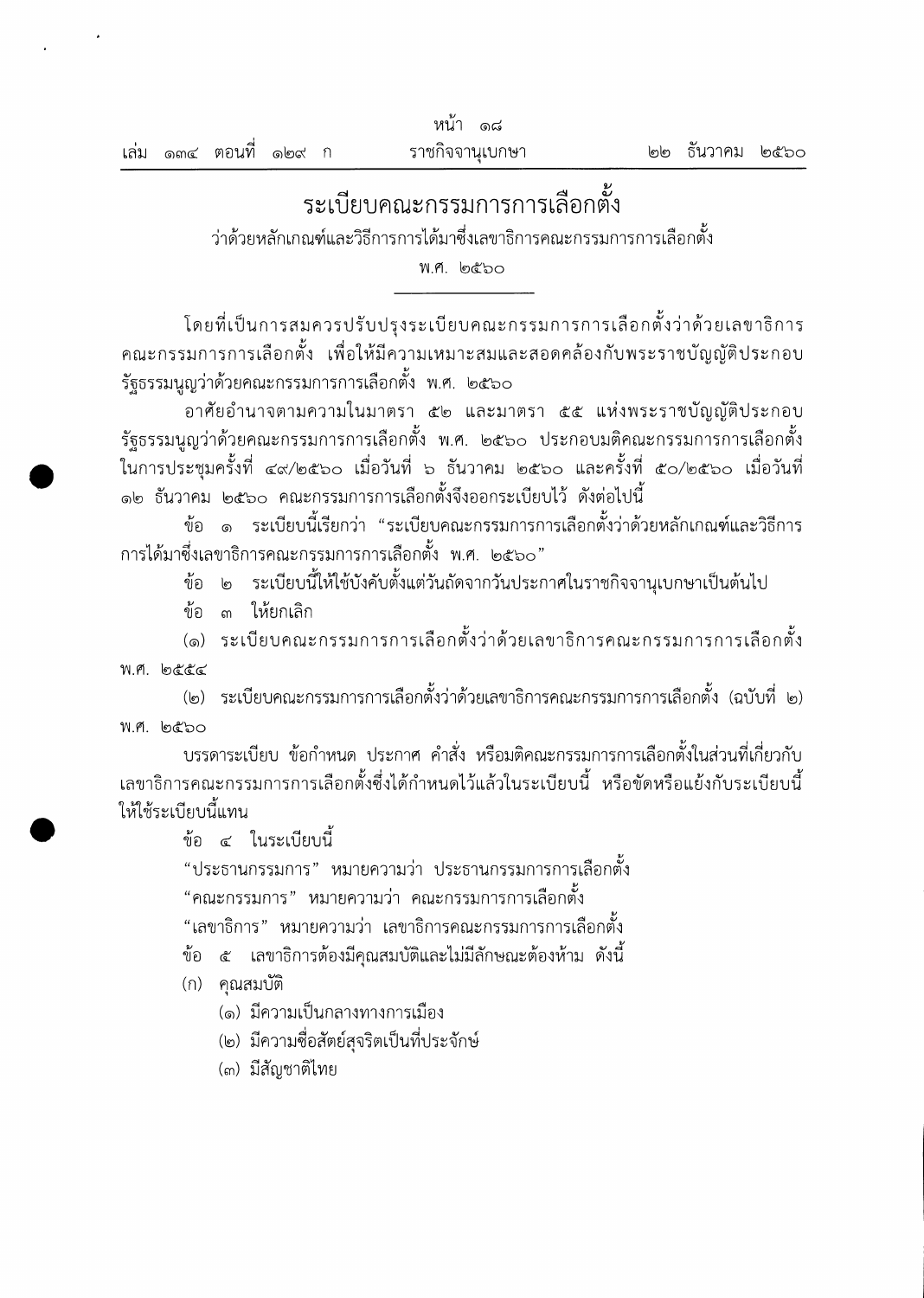(๔) มีอายุไม่เกินหกสิบปีในวันที่ได้รับแต่งตั้ง และมีอายุไม่เกินหกสิบห้าปีในขณะ ดำรงตำแหน่ง

(๕) มีคุณวุฒิ ประสบการณ์ และความเชี่ยวชาญอันจะเป็นประโยชน์แก่การปฏิบัติงาน ของสำนักงาน ตามที่คณะกรรมการกำหนด

(๖) มีความเลื่อมใสในการปกครองระบอบประชาธิปไตย อันมีพระมหากษัตริย์ทรงเป็นประมุข ตามรัฐธรรมนูญแห่งราชอาณาจักรไทย ด้วยความบริสุทธิ์ใจ

(๗) มีสุขภาพที่สามารถปฏิบัติหน้าที่ได้อย่างมีประสิทธิภาพ

(ข) ลักษณะต้องห้าม

(๑) เป็นหรือเคยเป็นสมาชิกหรือผู้ดำรงตำแหน่งอื่นของพรรคการเมืองในระยะสิบปีก่อน ได้รับแต่งตั้ง

(๒) เป็นหรือเคยเป็นผู้ดำรงตำแหน่งทางการเมืองในระยะสิบปีก่อนได้รับแต่งตั้ง

(๓) อยู่ระหว่างถูกเพิกถอนสิทธิเลือกตั้งไม่ว่าคดีนั้นจะถึงที่สุดแล้วหรือไม่

(๔) อยู่ระหว่างถูกระงับการใช้สิทธิสมัครรับเลือกตั้งเป็นการชั่วคราวหรือถูกเพิกถอนสิทธิ สมัครรับเลือกตั้ง

(๕) เป็นคนไร้ความสามารถ คนเสมือนไร้ความสามารถ คนวิกลจริตหรือจิตฟั่นเฟือน ไม่สมประกอบ หรือเป็นวัณโรคในระยะแพร่กระจายเชื้อ หรือโรคเท้าช้างในระยะที่ปรากฏอาการ ้เป็นที่รังเกียจแก่สังคม หรือโรคติดยาเสพติดให้โทษ หรือโรคพิษสุราเรื้อรัง หรือโรคติดต่อร้ายแรง หรือ โรคเรื้อรังที่ปรากฏอาการเด่นชัดหรือรุนแรงและเป็นอุปสรรคต่อการปฏิบัติงานในหน้าที่

(๖) เป็นภิกษุ สามเณร นักพรต หรือนักบวช

(๗) อยู่ในระหว่างถูกสั่งพักราชการหรือถูกสั่งให้ออกจากราชการไว้ก่อน เพราะกระทำ ่ ผิดวินัยตามกฎหมาย กฎ หรือระเบียบที่เกี่ยวข้องกับส่วนราชการ หรือหน่วยงานนั้น ๆ

(๘) เคยถูกลงโทษให้ออก ปลดออก หรือไล่ออกจากราชการ หน่วยงานอิสระตามรัฐธรรมนูญ หน่วยงานอื่นของรัฐ หรือรัฐวิสาหกิจ

(๙) เป็นบุคคลล้มละลายหรือเคยเป็นบุคคลล้มละลายทุจริต

(๑๐) เคยได้รับโทษจำคุกโดยคำพิพากษาถึงที่สุดให้จำคุก เว้นแต่ความผิดอันได้กระทำโดย ประมาท หรือความผิดลหุโทษ

(๑๑) เคยต้องคำพิพากษาหรือคำสั่งของศาลอันถึงที่สุดให้ทรัพย์สินตกเป็นของแผ่นดิน ้ เพราะร่ำรวยผิดปกติ หรือเคยต้องคำพิพากษาอันถึงที่สุดให้ลงโทษจำคุกเพราะกระทำความผิดตามกฎหมาย ว่าด้วยการป้องกันและปราบปรามการทุจริต

(๑๒) เคยต้องคำพิพากษาอันถึงที่สุดว่ากระทำความผิดต่อตำแหน่งหน้าที่ราชการหรือต่อ ้ตำแหน่งหน้าที่ในการยุติธรรม หรือกระทำความผิดตามกฎหมายว่าด้วยความผิดของพนักงานในองค์การ หรือหน่วยงานของรัฐ หรือความผิดเกี่ยวกับทรัพย์ที่กระทำโดยทุจริตตามประมวลกฎหมายอาญา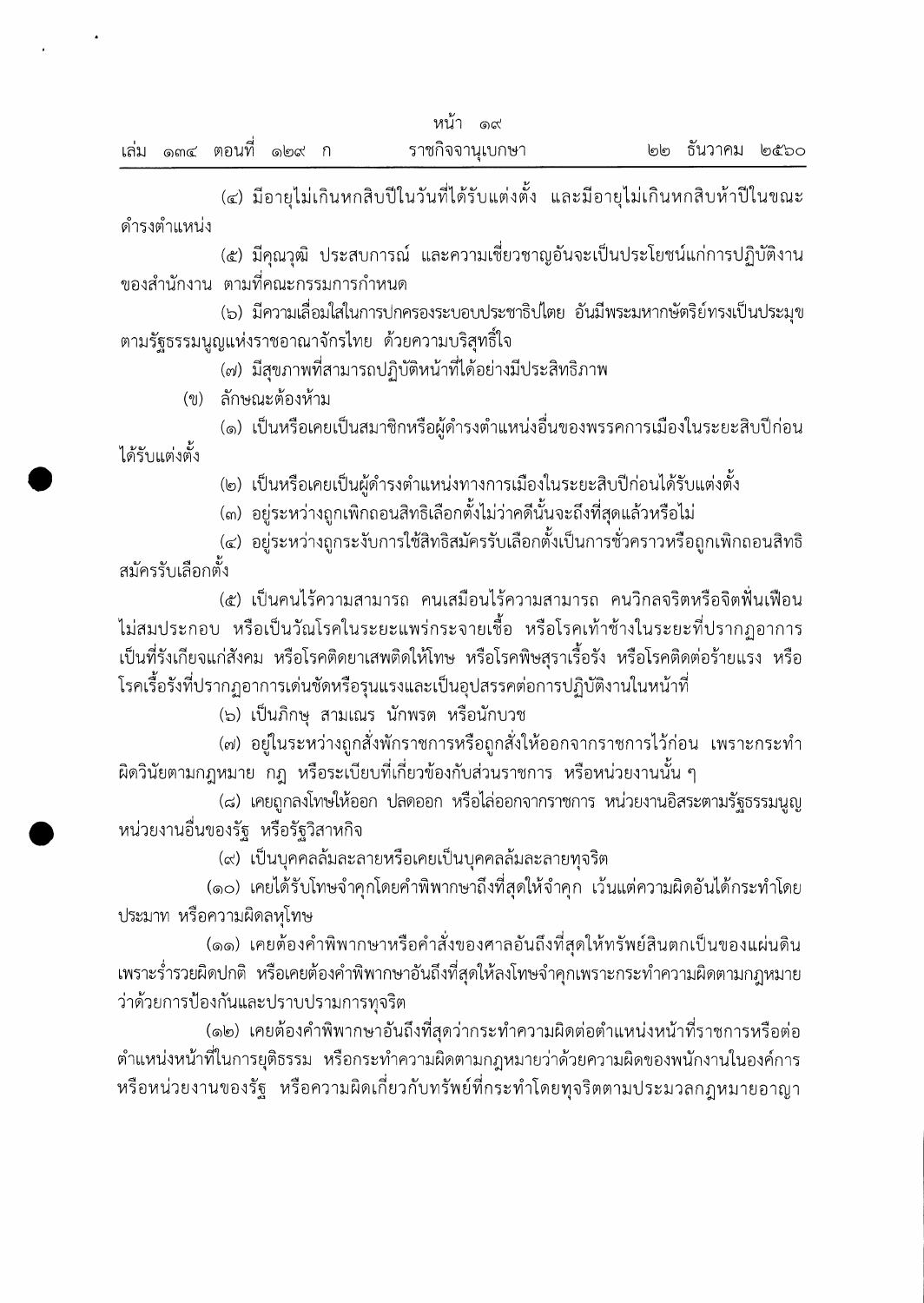| หนา<br>ിറെ |  |                |        |  |                 |                 |  |
|------------|--|----------------|--------|--|-----------------|-----------------|--|
|            |  | เล่ม ๑๓๔ ตอนที | මෙගේ 1 |  | ราชกิจจานุเบกษา | ๒๒ ธันวาคม ๒๕๖๐ |  |

้ความผิดตามกฎหมายว่าด้วยการกู้ยืมเงินที่เป็นการฉ้อโกงประชาชน กฎหมายว่าด้วยยาเสพติด ในความผิดฐานเป็นผู้ผลิต นำเข้า ส่งออก หรือผู้ค้า กฎหมายว่าด้วยการพนันในความผิดฐานเป็นเจ้ามือหรือ เจ้าสำนัก กฎหมายว่าด้วยการป้องกันและปราบปรามการค้ามนุษย์ หรือกฎหมายว่าด้วยการป้องกัน และปราบปรามการฟอกเงินในความผิดฐานฟอกเงิน

(๑๓) เคยต้องคำพิพากษาอันถึงที่สุดว่ากระทำการอันเป็นการทุจริตในการเลือกตั้ง

(๑๔) เคยพ้นจากตำแหน่งเพราะศาลฎีกาหรือศาลฎีกาแผนกคดีอาญาของผู้ดำรงตำแหน่ง ี ทางการเมืองมีคำพิพากษาว่าเป็นผู้มีพฤติการณ์ร่ำรวยผิดปกติ หรือกระทำความผิดฐานทุจริตต่อหน้าที่ หรือจงใจปฏิบัติหน้าที่หรือใช้อำนาจขัดต่อบทบัญญัติแห่งรัฐธรรมนูญหรือกฎหมาย หรือฝ่าฝืนหรือ ไม่ปฏิบัติตามมาตรฐานทางจริยธรรมอย่างร้ายแรง

(๑๕) มีพฤติการณ์อันเป็นการฝ่าฝืนหรือไม่ปฏิบัติตามมาตรฐานทางจริยธรรมอย่างร้ายแรง

(๑๖) เป็นผู้บกพร่องในศีลธรรมอันดีจนเป็นที่รังเกียจของสังคม

(๑๗) คุณสมบัติอื่นตามที่คณะกรรมการกำหนด

์ ข้อ ๖ เมื่อมีความจำเป็นที่จะต้องคัดเลือกบุคคลเพื่อแต่งตั้งให้ดำรงตำแหน่งเลขาธิการ ให้คณะกรรมการออกประกาศรับสมัครบุคคลเพื่อแต่งตั้งให้ดำรงตำแหน่งเลขาธิการ โดยกำหนด ้รายละเอียดเกี่ยวกับอำนาจหน้าที่ คุณวุฒิ ประสบการณ์ และความเชี่ยวชาญอันจะเป็นประโยชน์แก่ การปฏิบัติงานของสำนักงาน วาระการดำรงตำแหน่ง การรับสมัคร เอกสารประกอบการสมัคร เงื่อนไขการเข้ารับการคัดเลือก หลักเกณฑ์และวิธีการคัดเลือก ประกาศรายชื่อผู้มีสิทธิเข้ารับการสัมภาษณ์ ิการประกาศผลการคัดเลือกการเริ่มปฏิบัติหน้าที่ในตำแหน่งเลขาธิการ การประเมินผลการปฏิบัติงาน และการพ้นจากตำแหน่ง

การดำเนินการคัดเลือกอาจกระทำโดยการประเมินจากเอกสารประกอบการสมัคร การสัมภาษณ์ หรือการแสดงความคิดเห็นในเรื่องที่เกี่ยวกับหน้าที่และอำนาจของเลขาธิการ หรือวิธีการอื่นใดที่เหมาะสม เพื่อประกอบการพิจารณาด้วยก็ได้

ิการดำเนินการตามวรรคสองให้คณะกรรมการแต่งตั้งคณะอนุกรรมการเพื่อช่วยดำเนินการ ในเรื่องดังกล่าว

การลงมติคัดเลือกเลขาธิการให้เป็นไปตามที่คณะกรรมการกำหนด

ข้อ ๗ ผู้ที่ได้รับเลือกเป็นเลขาธิการ ต้อง

(๑) ไม่เป็นข้าราชการซึ่งมีตำแหน่งหรือเงินเดือนประจำ

(๒) ไม่เป็นพนักงานหรือลูกจ้างของหน่วยงานของรัฐ รัฐวิสาหกิจ หรือราชการส่วนท้องถิ่น หรือไม่เป็นกรรมการหรือที่ปรึกษาของรัฐวิสาหกิจหรือหน่วยงานของรัฐ

(๓) ไม่ดำรงตำแหน่งในห้างหุ้นส่วน บริษัท หรือองค์การที่ดำเนินธุรกิจโดยมุ่งหาผลกำไรหรือ รายได้มาแบ่งปันกัน หรือเป็นลูกจ้างของบุคคลใด

(๔) ไม่ประกอบวิชาชีพอิสระอื่นใด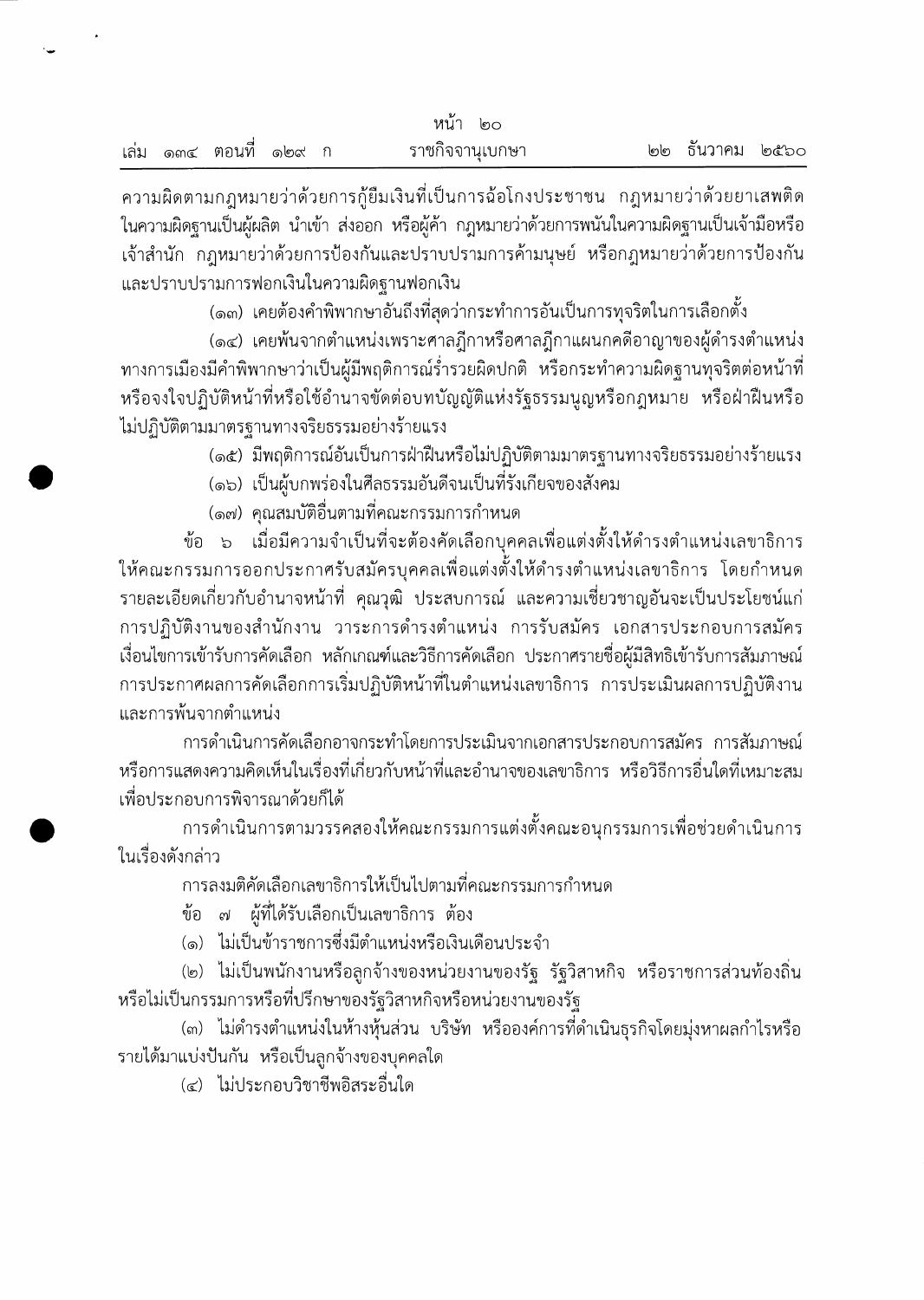| หนา<br>ပြာ |  |                       |  |  |                 |  |                 |  |
|------------|--|-----------------------|--|--|-----------------|--|-----------------|--|
| เลม        |  | ଭଳଙ୍କ ଉପଧାମି ଭାବଙ୍କ ମ |  |  | ราชกิจจานุเบกษา |  | ๒๒ ธันวาคม ๒๕๖๐ |  |

กรณีที่คณะกรรมการได้คัดเลือกบุคคลตาม (๑) (๒) (๓) และ (๔) ผู้ได้รับคัดเลือกจะต้อง ลาออกจากตำแหน่งตาม (๑) (๒) และ (๓) หรือแสดงหลักฐานให้เป็นที่เชื่อได้ว่าได้เลิกประกอบ วิชาชีพอิสระตาม (๔) แล้ว ซึ่งต้องกระทำภายในสิบห้าวัน นับแต่วันที่ได้รับคัดเลือกจากคณะกรรมการ แต่ถ้าผู้นั้นมิได้ลาออกหรือเลิกประกอบวิชาชีพอิสระภายในเวลาที่กำหนด ให้ถือว่าผู้นั้นมิได้เคย ได้รับคัดเลือก

ข้อ ๘ กรณีผู้ได้รับการคัดเลือกขาดคุณสมบัติหรือมีลักษณะต้องห้าม หรือไม่มาทำสัญญาจ้าง ภายในระยะเวลาที่กำหนด ให้ถือว่าผู้นั้นมิได้เคยได้รับคัดเลือก

ข้อ ๙ กรณีมีเหตุตามข้อ ๗ วรรคสอง หรือข้อ ๘ คณะกรรมการอาจดำเนินการคัดเลือก เลขาธิการจากรายชื่อบุคคลผู้ที่ยื่นใบสมัครไว้ หรือดำเนินการเปิดรับสมัครใหม่ก็ได้

้ผู้ที่ได้รับการคัดเลือกจะเริ่มปฏิบัติหน้าที่ต่อเมื่อได้ลงนามในสัญญาจ้างและได้รับการแต่งตั้งแล้ว

ี ข้อ ๑๐ สัญญาจ้างอย่างน้อยต้องมีข้อกำหนดหรือเงื่อนไขเกี่ยวกับการดำรงตำแหน่งการปฏิบัติงาน การพ้นจากตำแหน่ง การเลิกจ้าง การประเมินผลการปฏิบัติงาน เงินเดือนหรือประโยชน์ตอบแทนอื่น และอาจกำหนดมาตรฐานทางจริยธรรม สมรรถภาพ วินัย การรักษาวินัย การลงโทษทางวินัย การร้องทุกข์ และอุทธรณ์ไว้ด้วยก็ได้

้ข้อ ๑๑ การแต่งตั้งเลขาธิการให้ประธานกรรมการแต่งตั้งตามมติของคณะกรรมการ โดยเป็น ผู้ลงนามในสัญญาจ้างและคำสั่งแต่งตั้ง

ข้อ ๑๒ เงินเดือนและค่าตอบแทนของเลขาธิการให้เป็นตามบัญชีท้ายระเบียบนี้

เลขาธิการที่พ้นจากตำแหน่งในวาระแรกและได้รับแต่งตั้งใหม่ ให้ได้รับเงินเดือนในอัตราไม่ต่ำกว่า เงินเดือนเดือนสุดท้ายก่อนพ้นวาระการดำรงตำแหน่งวาระแรก

การปรับเงินเดือนให้เลขาธิการให้ปรับได้ไม่เกินเงินเดือนสูงสุดที่กำหนดตามวรรคหนึ่ง

ข้อ ๑๓ เลขาธิการมีวาระการดำรงตำแหน่งคราวละห้าปีนับแต่วันที่ได้รับแต่งตั้ง และ ้อาจได้รับแต่งตั้งใหม่ได้ แต่ไม่เกินสองวาระติดต่อกัน

ข้อ ๑๔ นอกจากการพ้นจากตำแหน่งตามวาระ เลขาธิการพ้นจากตำแหน่งเมื่อ

(๑) ตาย

(๒) ลาออก

(๓) ขาดคุณสมบัติหรือมีลักษณะต้องห้ามตามข้อ ๕ หรือมีลักษณะตามข้อ ๗

(๔) ไม่สามารถทำงานได้เต็มเวลา

(๕) คณะกรรมการมีมติให้พ้นจากตำแหน่งด้วยคะแนนเสียงเกินกึ่งหนึ่งของจำนวนกรรมการ ทั้งหมดเท่าที่มีอยู่ เนื่องจากมีความประพฤติเสื่อมเสีย หรือมีการกระทำหรือมีคุณลักษณะไม่เหมาะสม ต่อการปฏิบัติหน้าที่เลขาธิการ

(๖) เป็นไปตามเงื่อนไขที่กำหนดไว้ในสัญญาจ้าง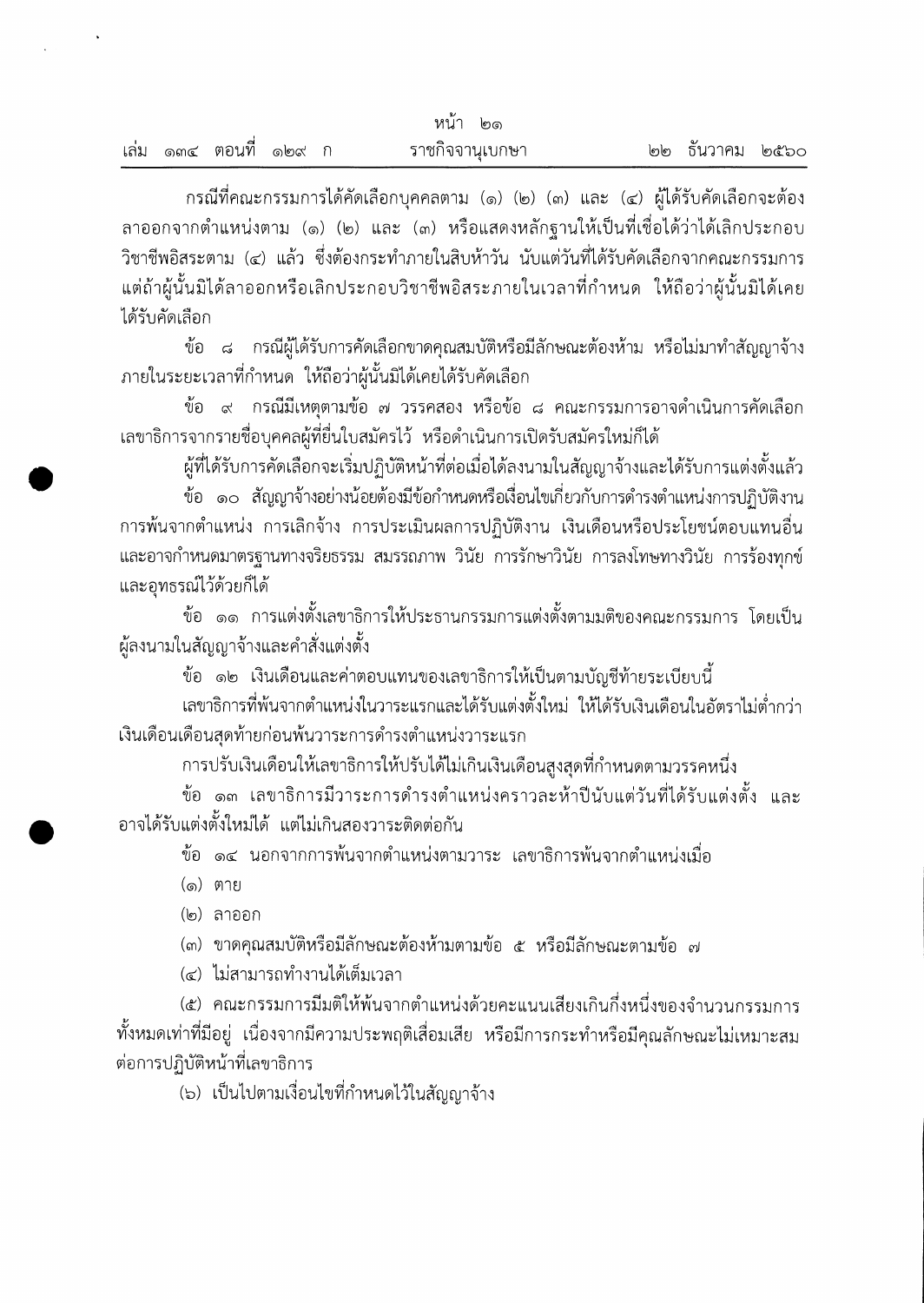| หนา<br>ါ၈ါ၈ |  |           |        |  |                 |                 |  |
|-------------|--|-----------|--------|--|-----------------|-----------------|--|
| เล่ม        |  | ๑๓๔ ตอนที | මෙගේ 1 |  | ราชกิจจานุเบกษา | ๒๒ ธันวาคม ๒๕๖๐ |  |

ข้อ ๑๕ การดำเนินการเกี่ยวกับการถอดถอน การกำหนดมาตรฐานทางจริยธรรม สมรรถภาพ วินัยและการลงโทษทางวินัย การร้องทุกข์ การอุทธรณ์การลงโทษ สำหรับเลขาธิการ และการจัดสวัสดิการหรือสิทธิและประโยชน์อื่น หรือการสงเคราะห์อื่นซึ่งรวมถึงการจัดให้มีกองทุน ้สำรองเลี้ยงชีพแก่เลขาธิการ และหลักเกณฑ์และเงื่อนไขการจ่ายเงินชดเชยในกรณีเลขาธิการ ดำรงตำแหน่งครบวาระ ให้เป็นไปตามระเบียบหรือประกาศที่คณะกรรมการกำหนด และตามเงื่อนไข ที่กำหนดในสัญญาจ้าง

ในระหว่างที่ยังไม่มีระเบียบหรือประกาศตามวรรคหนึ่ง ให้นำระเบียบ ข้อกำหนด ประกาศ ้คำสั่ง และมติคณะกรรมการที่ใช้บังคับสำหรับพนักงานของสำนักงานคณะกรรมการการเลือกตั้งเกี่ยวกับ เรื่องนั้นมาใช้บังคับไปพลางก่อน

ข้อ ๑๖ เลขาธิการซึ่งดำรงตำแหน่งไม่น้อยกว่าหนึ่งปีบริบูรณ์มีสิทธิได้รับบำเหน็จตอบแทน เป็นเงินซึ่งจ่ายครั้งเดียวเมื่อพ้นจากตำแหน่งด้วยเหตุอย่างใดอย่างหนึ่ง ดังต่อไปนี้

(๑) ครบกำหนดออกตามวาระ

(๒) ลาออก

(๓) มีอายุครบหกสิบห้าปี

ในการคำนวณบำเหน็จตอบแทนนั้นให้นำอัตราเงินเดือนเดือนสุดท้ายซึ่งไม่รวมเงินประจำตำแหน่ง หรือเงินเพิ่มอื่น คูณด้วยระยะเวลาการดำรงตำแหน่ง

การนับระยะเวลาการดำรงตำแหน่งเพื่อคำนวณบำเหน็จตอบแทนตามวรรคหนึ่งนั้น ให้นับตั้งแต่วันที่ได้รับแต่งตั้งให้ดำรงตำแหน่งจนถึงวันที่สิ้นสุดการปฏิบัติหน้าที่โดยให้นับจำนวนเป็นปี ถ้ามีเศษเหลือเกินกว่าหกเดือนให้นับเป็นหนึ่งปี

สิทธิในบำเหน็จตอบแทนนั้นเป็นสิทธิเฉพาะตัว จะโอนไม่ได้ เว้นแต่ตกทอดแก่ทายาท ตามกฎหมาย

ในกรณีที่เลขาธิการพ้นจากตำแหน่งเพราะเหตุถึงแก่ความตายหากผู้นั้นดำรงตำแหน่งมาไม่น้อยกว่า หกเดือนก็ให้ผู้นั้นมีสิทธิได้รับบำเหน็จตอบแทนเป็นเงินชึ่งจ่ายครั้งเดียวตามเกณฑ์ในวรรคสอง โดยให้ตกแก่ทายาทตามกฎหมาย

ข้อ ๑๗ ให้ประธานกรรมการรักษาการตามระเบียบนี้

กรณีใดที่มิได้กำหนดไว้หรือมีปัญหาเกี่ยวกับการปฏิบัติตามระเบียบนี้ ให้เสนอคณะกรรมการ วินิจฉัยชี้ขาด

ในกรณีมีเหตุสมควร คณะกรรมการอาจยกเว้นหรือผ่อนผันการปฏิบัติตามความในระเบียบนี้ได้

ประกาศ ณ วันที่ ๑๙ ธันวาคม พ.ศ. ๒๕๖๐ ศภชัย สมเจริญ ประธานกรรมการการเลือกตั้ง